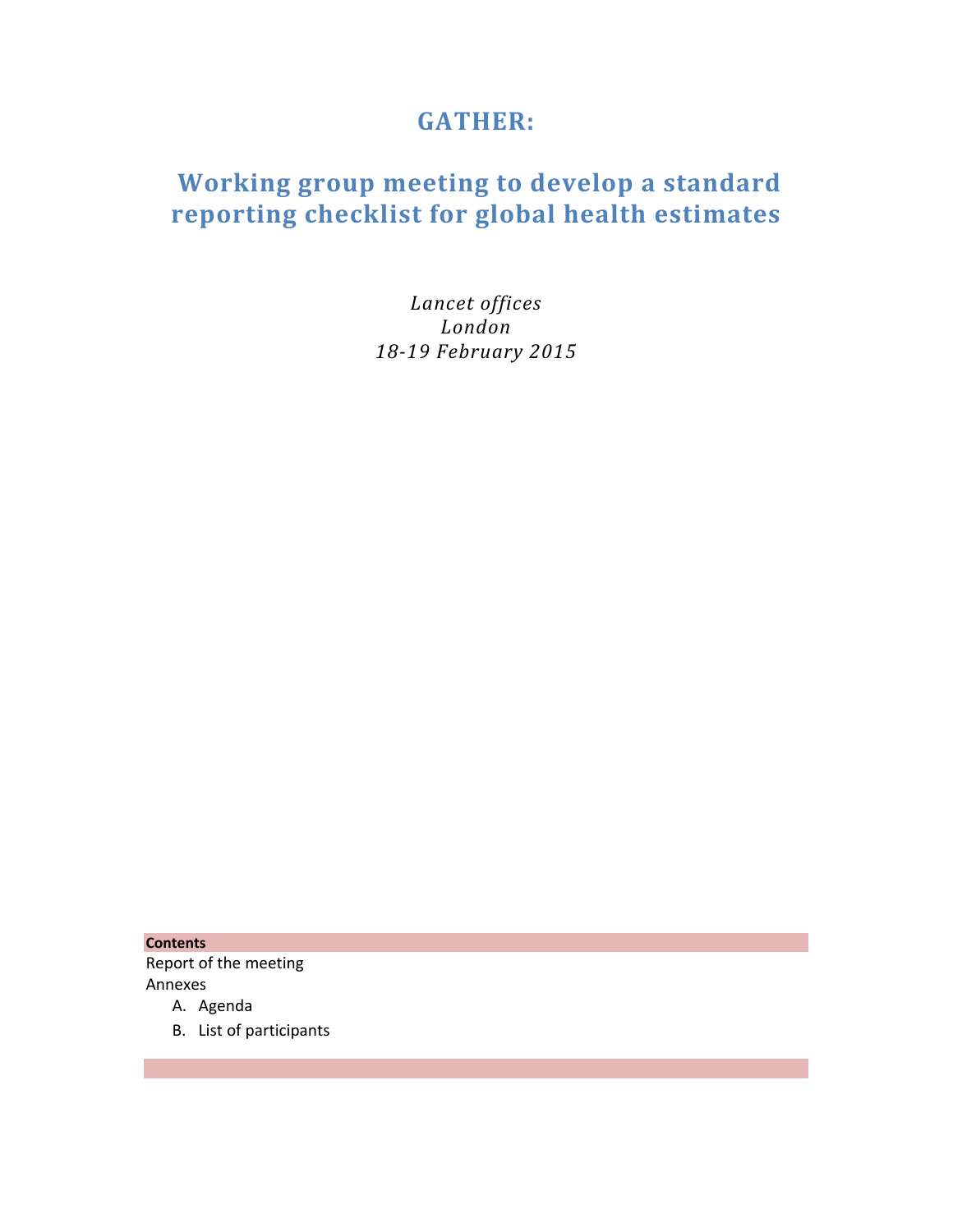#### *MEETING REPORT*

### *Background*

Global, regional, and country estimates of population health indicators are important for monitoring health and for guiding resource allocation. Because of the major data gaps and measurement challenges for health statistics, analytic methods are often needed to fill data gaps and maximize the usefulness of the available data. However, accurate interpretation and effective use of health estimates requires a detailed description of the input data on which estimates were based, including information on their quality, and a clear explanation of the methods used to derive estimates from the input data. To meet this challenge, a working group was convened, with the aim to define and promote good practice in reporting global health estimates. This aim will be met by developing Guidelines for Accurate and Transparent Health Estimates Reporting (GATHER), which will include a checklist of items to report whenever global health estimates are published. This report describes the proceedings of GATHER's face‐to‐face meeting in London 2015.

Prior to the meeting described in this report, the working group had developed draft documents outlining the scope of the guidelines and a comprehensive list of potential reporting items. Stakeholders, including analysts that generate global health estimates and their users, had been surveyed on the utility of the reporting items via an online survey. The objectives of the meeting were the following:

- Obtain advice and guidance from experts who had previously developed reporting guidelines in other areas
- Agree upon the scope of the reporting guidelines and a framework for selecting reporting items
- Agree on a list of items to be reported whenever health estimates are published
- Agree upon plans for publication and dissemination of the reporting guidelines.

In line with the meeting objectives, the meeting involved four main discussion areas about the reporting guidelines: (1) lessons from existing guidelines, (2) scope of the GHE reporting guidelines, (3) reporting items checklist, and (4) consultation and dissemination plans.

#### *Lessons learned from existing reporting guidelines*

The first session of the meeting involved a review of lessons learned from the development of other reporting guidelines. There were brief reviews provided by those who had played a central role in other guidelines:

Vivian Welch, PRISMA: An extension to the PRISMA guidelines was developed to address equity‐ focused analyses and was published in 2012. Key lessons included:

- They went through a similar process that GATHER is going through now. It is important to document why items are included, as there is not always empirical evidence as to why they are important, and journal editors will want to understand the reasoning behind what has been chosen.
- "Road testing" the guidelines before publication is crucial.
- Representation is important. In particular, the process should involve participants from low and middle income countries.
- Obtaining endorsements is critical, in particular from journals and funders. She suggested that we consider drafting text for journals to use in instructions for authors.
- Recommended that GATHER draft a longer Explanation and Elaboration document to accompany the guidelines.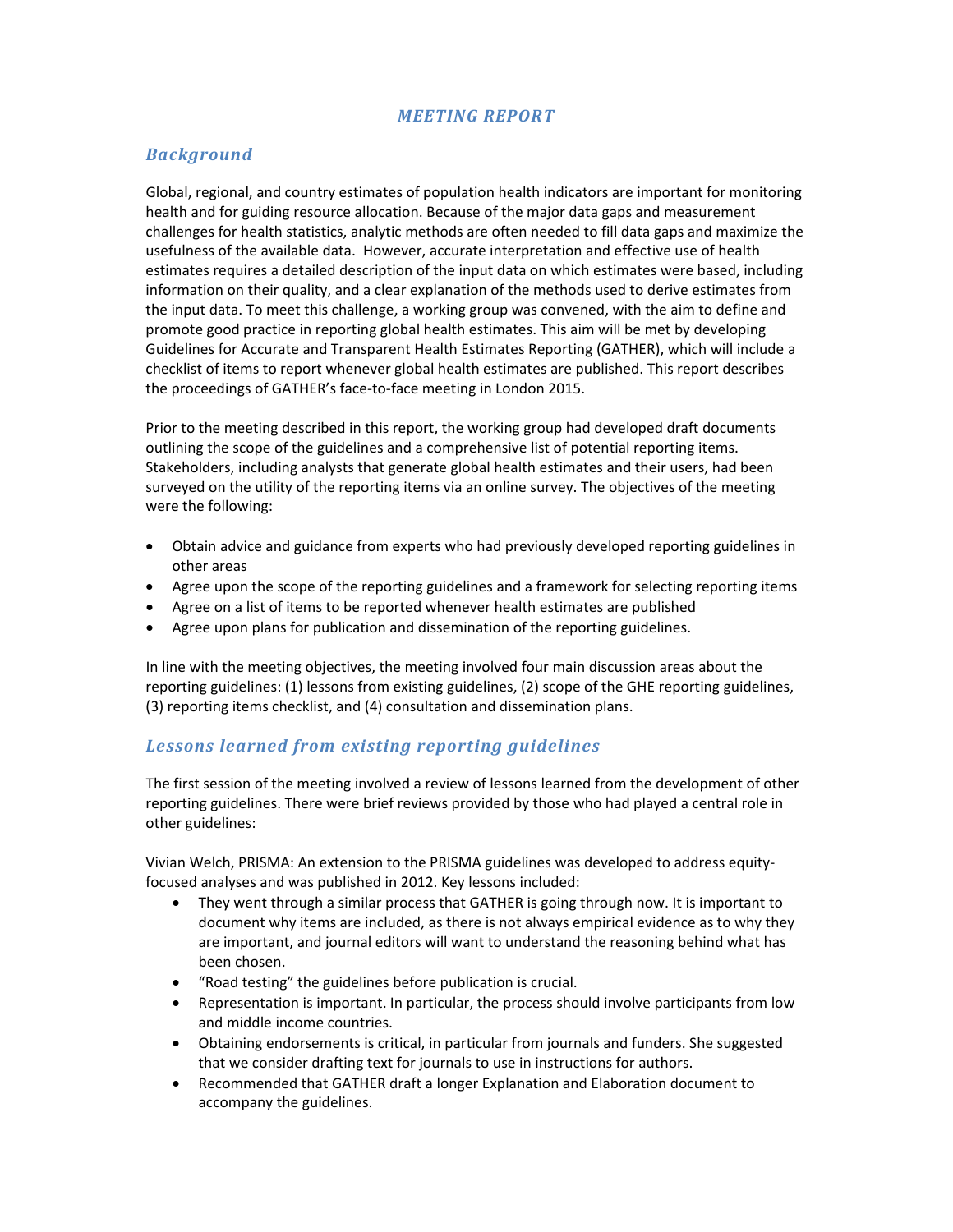Gary Collins, TRIPOD: Guidelines for the reporting of prediction models for prognosis and diagnosis were published in 2014. Key lessons included:

- The development of guidelines can be a long process. TRIPOD started in June 2011 and was only published in 2014. This process included four face‐to‐face meetings.
- Finding appropriate examples for the E&E document can be very time consuming, and those published in non‐open access articles require extra work to obtain copyright permissions.
- For TRIPOD, they have conducted an assessment of baseline adherence to the guidelines, and will repeat it in 5 years to see if reporting has improved.

Ana Marusic, EQUATOR: The EQUATOR network is an umbrella organization that seeks to improve reporting and quality of health research, and houses a library of reporting guidelines.

- Noted that the difference between reporting and conduct is never clear and the goal of reporting guidelines should ultimately be to improve the quality of reporting and the quality of research. Reporting checklists can serve an educational role in terms of reviewing best practices.
- It is important to establish a plan for evaluating the use and effectiveness of guidelines once implemented.

Paul Simpson, PLOS Medicine:

- Urged the group to consider the importance of buy-in from journal editors.
- Noted that for many journals, the editors are volunteer medical editors, rather than fulltime, paid professional editors. This limits the amount of time they have to spend reviewing and implementing new guidelines. Given this, the EQUATOR network can play a valuable role as it serves as a home for the guidelines.
- Highlighted the issue that many authors view checklists as a final hurdle to publication, rather than a helpful input to the writing and publication process.
- PLOS has recently implemented an open access data policy, which was challenging.
- Noted that good reviewers tend to use guidelines to support their review.

John Grove gave a brief update on the new Bill and Melinda Gates Foundation open access policy, which requires the immediate provision of open access and re-analysable data for projects they fund. There will be a two year ramp up of the policy, to ensure it is done properly, and the foundation will fund the costs of open access. It is expected to be fully implemented by 2017.

## *Scope of GATHER*

In conference calls leading up to the meeting, the working group had suggested a set of health indicators that would fall within the scope of the reporting guidelines based on the following definition:

"Global health estimates include all quantitative population‐level estimates (including global, regional, national, or subnational estimates) of health indicators, including indicators of health status such as estimates of total and cause‐specific mortality, incidence and prevalence of diseases and injuries; and indicators of health determinants, including health behaviors, health exposures, and intervention coverage."

During the meeting, it was noted that this scope comprises three main categories: (1) measures of health outcomes, (2) measures of health risk factors, and (3) measures of intervention coverage. Several meeting participants expressed concern that indicators of intervention coverage may involve additional methodological considerations that would not necessarily be captured by a general set of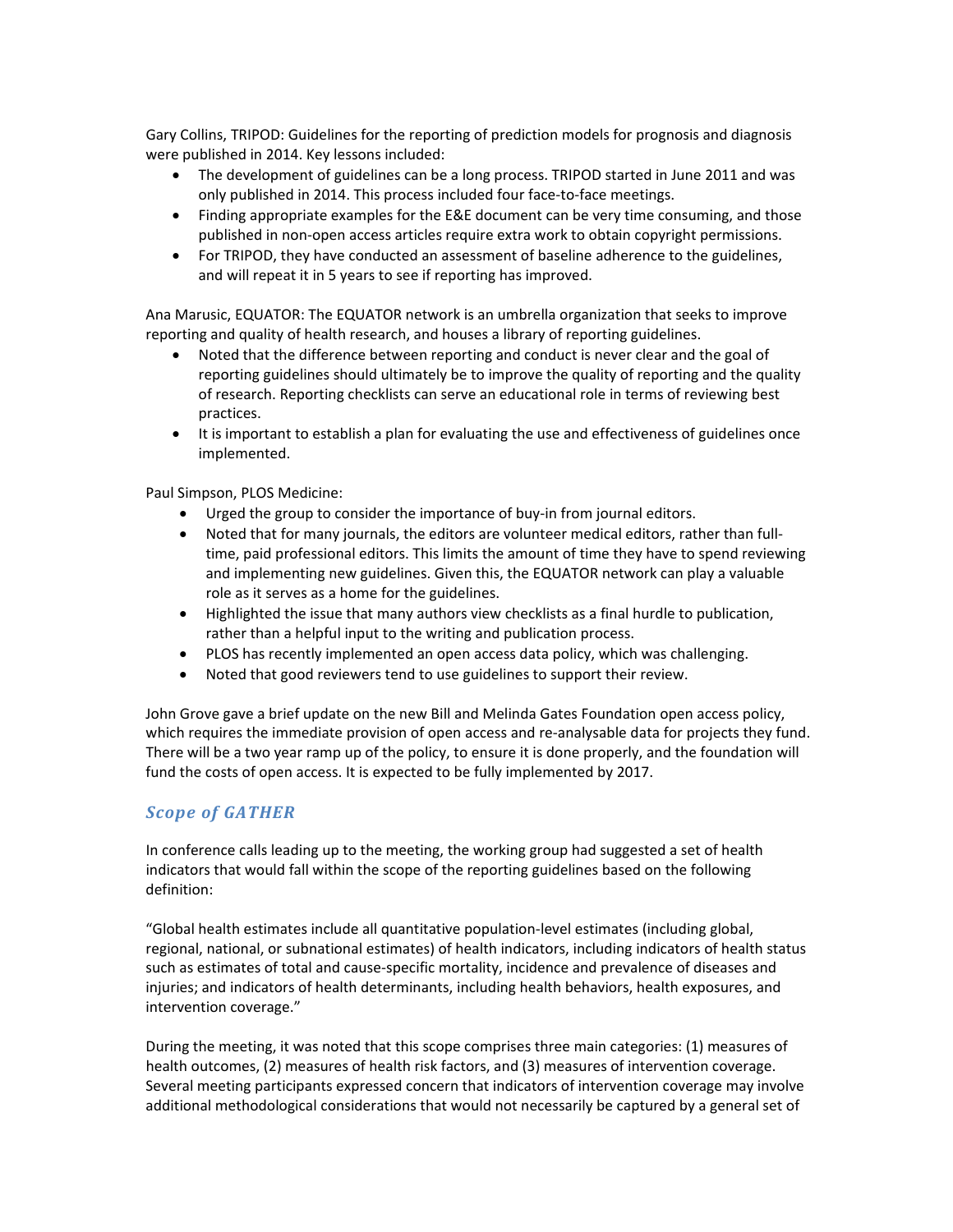reporting guidelines, in particular with respect to the challenges of appropriately defining and measuring the quality of a health service in conjunction with its coverage level. While it was noted that lack of a particular health service can be considered a health risk factor, the group reached consensus that the scope of the guidelines should be more limited than originally proposed. Thus, indicators of health status, health behaviors and health exposure would be included, but indicators of intervention coverage would not. It was suggested that indicators of intervention coverage could be added in the future as an extension, if deemed necessary and if health services researchers are involved in the discussions. Additionally, the text of the statement document would note that these reporting guidelines could be of use to those publishing estimates of health services coverage.

Other important points for the discussion on the scope of the guidelines included:

- Future forecasts of health indicators are not included as they are "outside the data".
- A summary statistic from a country health survey would not fall under these reporting guidelines. However, this raised the question about direct reporting of a country's VR data. It was agreed that there may be a gray area which need not be delineated at this time. For now, the group agreed to focus on what is definitely excluded (single data source from a country) vs. what is clearly included (synthesis and adjustment of multiple data sources).
- There was also discussion about the extent to which the guidelines should aim to dictate the methods for global health estimates versus the reporting of global health estimates. There was consensus among the group that these guidelines should be for reporting, not conduct, following the approach taken by other guidelines like PRISMA.
- WHO staff noted that they hoped these guidelines would be adopted for WHO reports. They should therefore be broad enough to be applicable to reports and journal articles.

## *Reporting items checklist*

The majority of the meeting involved discussing, point‐by‐point, the items considered for the reporting guidelines checklist. This draft checklist was previously compiled by the working group. The draft checklist was meant to be exhaustive, and no suggested items were excluded. In the meeting it was agreed that the group should aim to reduce the draft list to a more concise list of items considered essential. There was a brief discussion of a two-tiered checklist list, with some items listed as "required" and others listed as "recommended". The group decided that the list should only include "required" (labelled "essential"), with additional text in the statement document providing suggestions for less essential, but potentially useful, items, as well as examples and key issues pertaining to essential items included in the final checklist.

Prior to the meeting, an online survey was conducted to solicit feedback from GHE users and producers about each of the 44 potential checklist items and sub‐items. Survey responses from 118 individuals were summarized for the meeting. For each item, bar charts were shown depicting the number of survey respondents who thought a reporting item should be required, recommended, neutral/no opinion, or excluded, and all submitted comments from the survey were provided to the working group. Responses to the survey were not meant to be definitive, but rather to serve as a guide to the working group about views on each reporting item in the wider GHE community. For all items, the majority of respondents felt an item should be either required or recommended.

The draft checklist grouped items into 5 domains: (i) context and design, (ii) data inputs, (iii) analytic methods, (iv) results and (v) discussion. Below is a summary of the key points discussed for each of these domains. The final proposed checklist is given at the end of this section:

(i) Context and design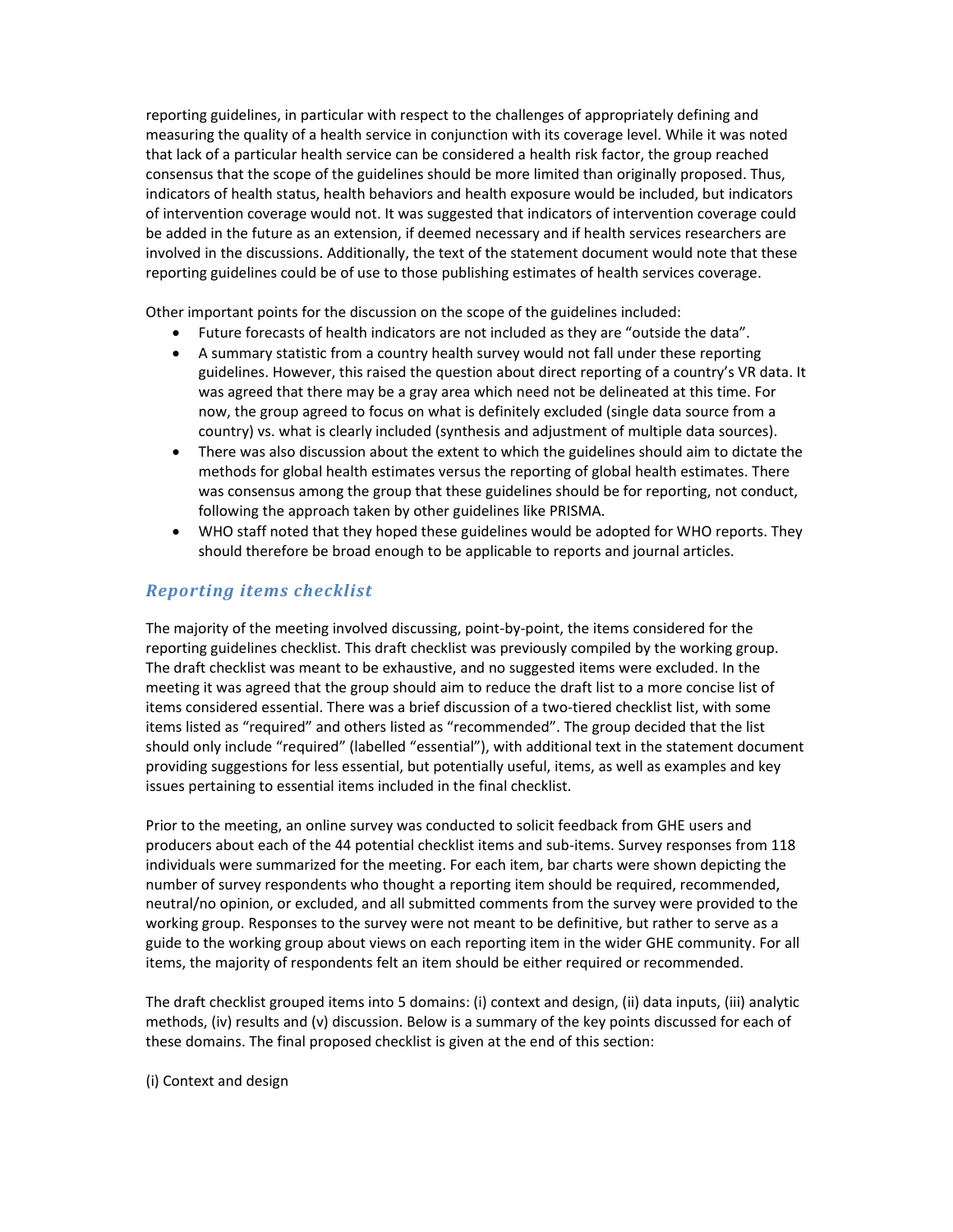- The group agreed that an abstract should not be required, as it is typically included in most publications but with formats that are so different that it would not be feasible to specify what the abstract should include with respect to reporting. Specifically, the group could not agree upon any single reporting item that was deemed essential to include in an abstract.
- There was consensus that the following information should be reported: indicator definition, population (age, sex, geographic region) and time period. This was labelled "aim" on the draft checklist, but should be renamed.

#### (ii) Data inputs

- The group discussed reporting data inputs in detail, in particular a tabular summary listing key variables for each data source, as well as providing non‐confidential data open access along with the publication of estimates.
- Types of data inputs were also discussed, as not all may have the same reporting requirements. For example, if an analyst is estimating the prevalence of disease with a regression model, survey‐based estimates of prevalence extracted from survey reports likely require more reporting than the covariates used in the regression equation. It was agreed that data inputs be placed in two categories: data inputs that are synthesized for the purposes of the study (e.g., survey estimates of diabetes prevalence for a study aiming to estimate national diabetes prevalence) and data taken from existing sources (e.g., GDP series from the World Bank in a study using GDP as a covariate in a regression).
- For data inputs that are synthesized for the purposes of the study, there should be a reporting item that lists each data source and provides the key characteristics for each source. This table would include, for each data source, its: sampling strategy, population, year of data collection, sex and age range, diagnostic criteria or measurement method, and sample size. It would also include column(s) for other major, know important sources of bias or incomparability across sources (in most cases, these are expected to already be covered by age, sex, population, diagnostic criteria or measurement method). It was noted that not all columns would be needed if they form part of inclusion criteria, e.g., if all data sources use the same measurement method it would not be useful to specify it for every data source.
- For the above table, it was noted that in some rare cases, sources could not be named due to genuine concern about serious risk of harm to those who collected or maintain the data.
- For data inputs that are not synthesized for purposes of the study, these inputs should be described and their sources provided. Examples of these inputs may include: population sizes, covariates and parameter values for natural history models.
- The group agreed that it was not essential for authors to indicate whether all input data met relevant reporting guidelines.
- The group agreed that a reporting item called "Data transparency" should be included, under which authors make all data inputs available, with the exception of confidential data. Contact names or institutions should be given for confidential data.
- The group further agreed that the checklist should not include an item requiring that authors conduct a sensitivity analysis in which they re‐estimate all outcomes of interest using only the publically available subset of data, in cases where confidential data are included in the data set.

#### (iii) Analytic methods

 There was extensive discussion about how structured the reporting items should be for reporting on analytic methods. The consensus of the group was that the checklist should not be too prescriptive, as each study has different characteristics. It was finally agreed that much of the description of analytic methods be condensed in one reporting item that would provide suggested components, namely: data cleaning, data pre‐processing, data adjustments and weighting of data sources, and technical description of the model(s). There would also be a suggestion that the authors avoid jargon and provide explanations for nonspecialists.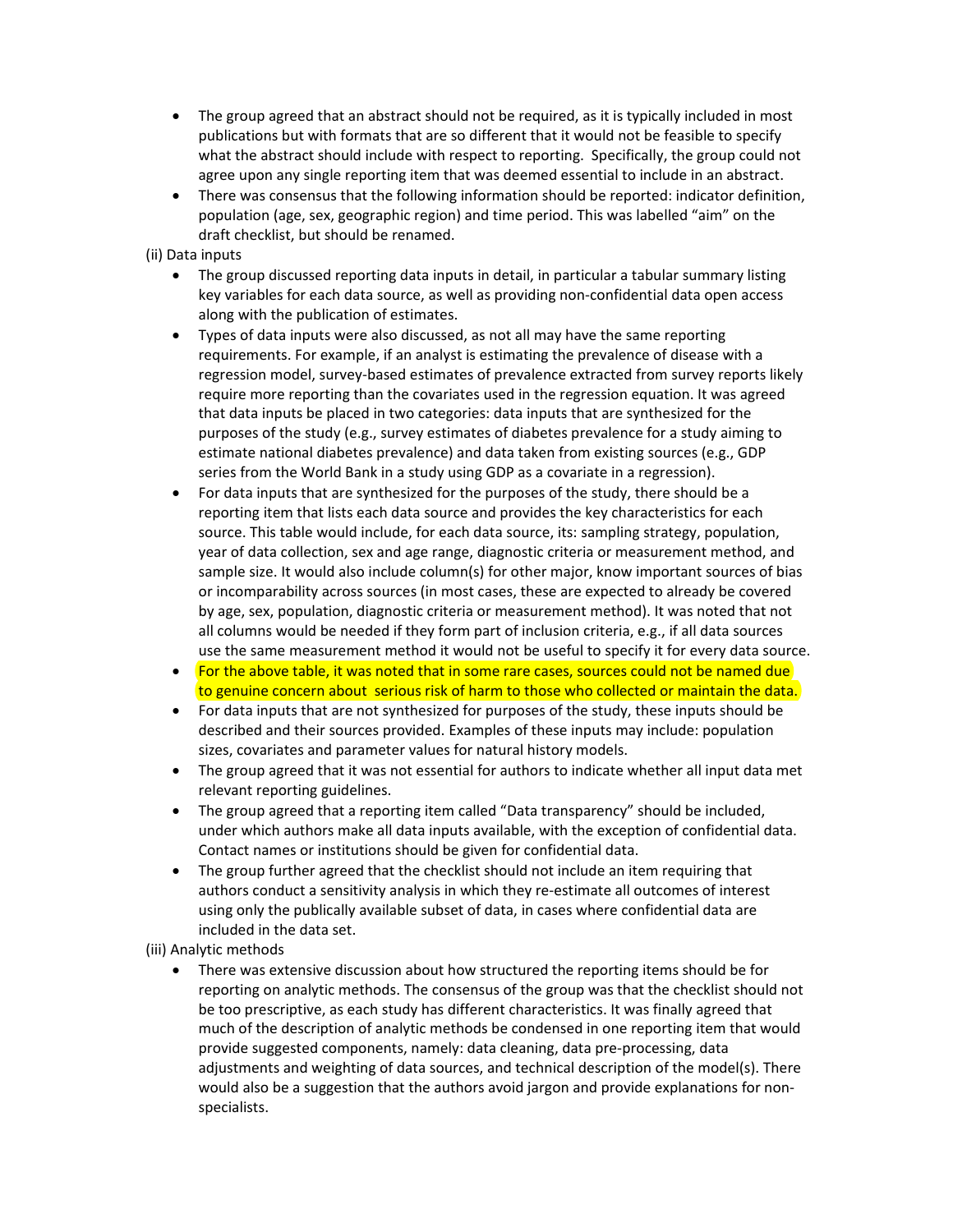- After debating several options, the group agreed on one reporting item for "Model building", which would summarize how models were developed and selected and a second item for "Model evaluation", which would summarize the methods used to evaluate model performance and, if conducted, sensitivity analyses.
- There was extensive discussion about a reporting item for uncertainty. The concern was raised that in some cases, meaningful uncertainty intervals cannot be calculated as the nonsampling error is large and unknown. The final consensus was that a reporting item for uncertainty should be worded as: "what sources of uncertainty are, and are not, reflected in the uncertainty intervals". Furthermore, the statement document should provide an overview of major sources of uncertainty analysts should consider, and also suggest that authors be explicit about how uncertainty is propagated through the estimation process.
- There was extensive discussion about a reporting item that would require that all computer code used in the estimates be provided along with publication. Some key points raised included:
	- o The time required to prepare open access statistical code is a burden on research groups, and a practical barrier to meeting this requirement.
	- o The IHME's GBD estimation process is too complicated to fully meet this requirement.
	- o To find middle ground, it was proposed that authors need only provide the component of their code at the core of the estimation process, e.g., R code for a statistical model, as opposed to providing a fully functional piece of "software" that reproduces the entire data cleaning, pre‐processing, adjustment and analysis steps with the push of a button.
	- o A compromise was proposed that authors state where the code can be obtained, and then if they chose to not make it available, they must state that explicitly in the publication. This would follow the approach used by *Nature*, which requires access to all code and sources for editors, reviewers and readers, with any restrictions stated explicitly in the submitted manuscript.
	- o The final agreement of the group was that there be a reporting item that states where the code can be obtained, with a recommendation that the code be posted as open access. However, IHME expressed reservations about this reporting item due to the extensive number of steps involved in the GBD estimation process.

#### (iv) Results

- It was agreed that all results reported in a publication should also be made available in an accessible data format, e.g., a CSV or excel file with country‐years of obesity prevalence should be made available if the paper presents trends in national obesity.
- It was agreed that authors should address uncertainty in the results, with a suggestion of presenting confidence intervals for estimated quantities. If the authors cannot compute meaningful confidence intervals, they should discuss the reason for this.
- There was general agreement on the need for several specific aspects of communicating the results of global health estimates, however none of these related to issues that were universal across all types of estimates and were therefore not deemed essential. The group suggested that some of these topics be discussed in the statement document. These topics included: graphical representation of final results along with (un)adjusted data inputs, estimated regression coefficients, and flagging estimates based on underlying data availability. It was suggested that the group consider creating a generic results reporting item like "Clearly report results" which would provide space for listing some of these points.

(v) Discussion

 It was agreed that there should be a reporting item for limitations of the analysis, and that the text of the statement document should summarize 5‐6 categories of limitations that authors should consider discussing.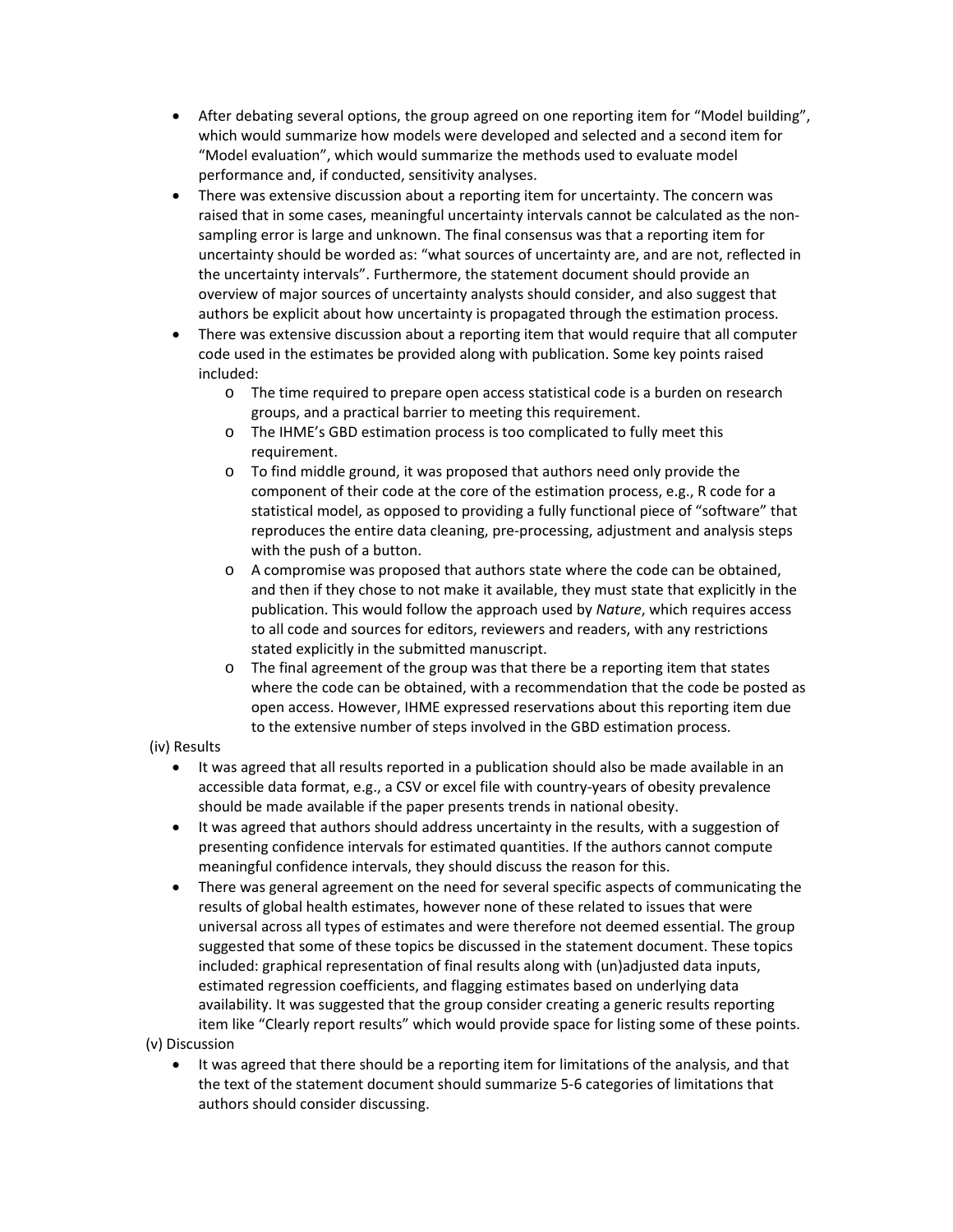The group also discussed three other items that sometimes appear on reporting checklists: conflict of interest, contact information and funding source. It was noted that "conflict of interest" has negative connotation and that "Declaration of interests" would be more accurate. It was unclear how a declaration of interest, or contact information, would apply for WHO reports, as sometimes they have no explicit authors. The group decided that reporting the funding source was applicable in nearly all settings and should be a reporting item, with contact information and reference information as suggested items.

Table 1 contains the components of the checklist that were agreed upon by the working group at the end of the meeting, although the wording of the items must still be finalized.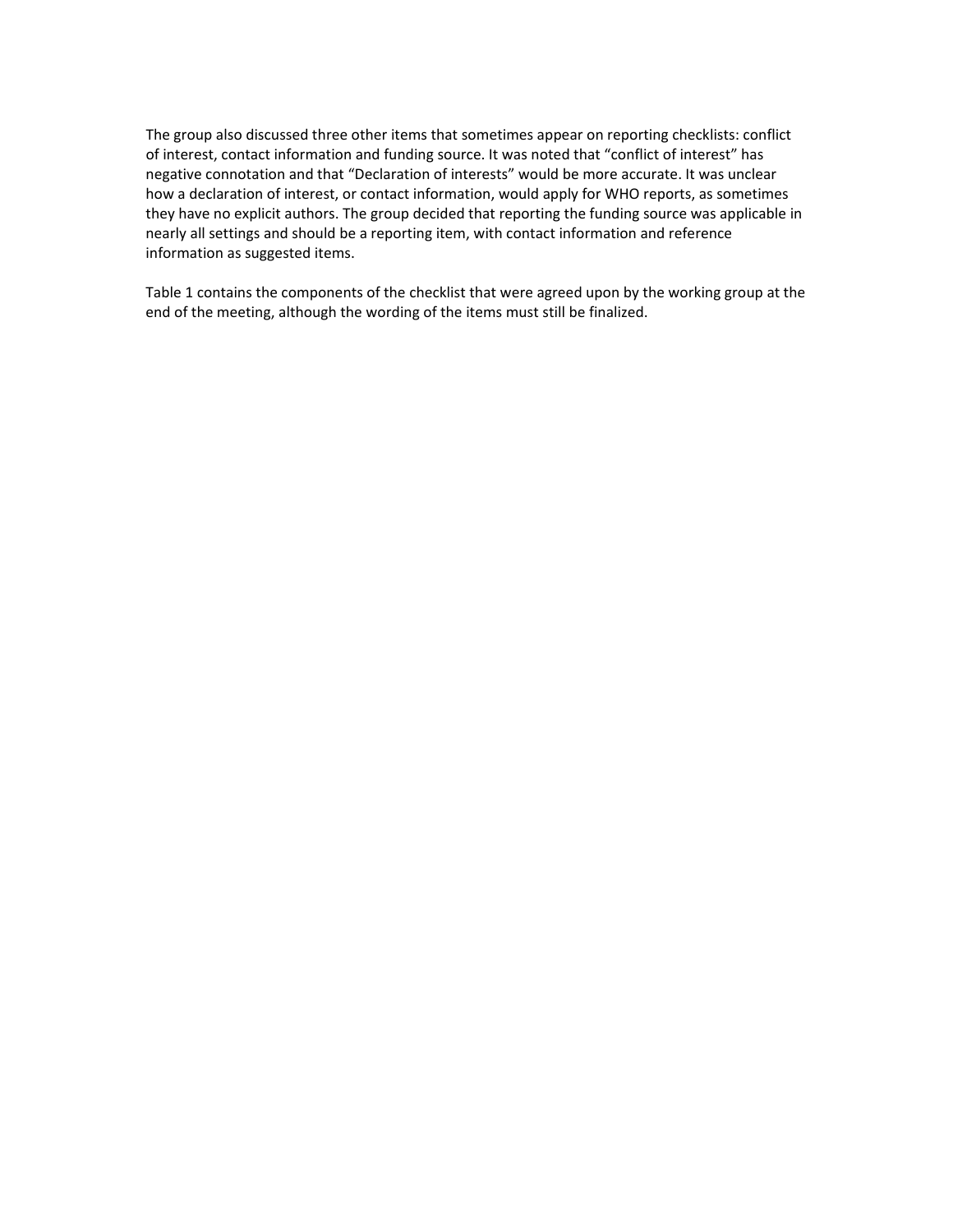**Table 1.L**ist of the GATHER reporting items. Wording of the items remains to be finalized.

#### **Context and Design**

1. Definition of the indicator(s) estimated, populations (including age, sex, geographic region) for which estimates are made, and time period(s) for which estimates were made.

#### **Data Inputs**

*For data that were synthesized in this study:*

2. Describe the data identification and access strategy

3. Define the inclusion/exclusion criteria, including ad‐hoc exclusions (e.g., outliers)

4. Identify and describe types of input data that have potentially important biases

5. Provide key characteristics of input data sources

 ‐ Table with information for each study, including: reference information or contact name/institution, sampling strategy, population represented, year of data collection, sex and age range, diagnostic criteria or measurement method, sample size

 ‐ Include column(s) for other major, known important sources of bias for which analytic methods were developed (most of these are already covered by age, sex, population, diagnostic criteria or measurement method)

*For data inputs that were used without modification:*

6. Describe and give sources for other inputs (for data not synthesized for study)

‐ examples: population sizes, covariates, parameter values in natural history models

#### *For all data inputs:*

7. Make all data inputs available, with the exception for confidential data, for which contact

names/institutions are made available

## **Analytic Methods**

8. Provide a [conceptual] overview of analytic steps (a diagram may be useful)

9. Detailed description of analytic steps, including mathematical formulas

(a) data cleaning, if applicable

(b) data pre‐processing, if applicable

(c) adjustments + weighting of data sources, if applicable

(d) technical description of model(s), including every analytic step

\*suggestion to avoid jargon and provide explanation for non‐specialists

10. Model building (model development process and model selection)

11. Model performance (including sensitivity analysis, if relevant)

12. Uncertainty

 ‐ What sources of uncertainty are, and are not, reflected in the uncertainty intervals? Describe methods for calculating uncertainty in terms that can be understood by non‐specialist.

13. State where computer/statistical code can be accessed

 ‐ The 'gold standard' – a link to code which may be used off‐the‐shelf together with input data – will be described, and then alternative ways to fulfil this reporting guideline, allowing for different resourcing levels and complexity of code, will be given

#### **Results**

14. Clearly describe results. This item includes a series of suggested 'best practices' for describing results in a way that is accessible to all users.

15. Provide published estimates in electronic data format (e.g., CSV file)

16. Address uncertainty, with recommendation confidence intervals be given. Discuss why uncertainty was not calculated, if not calculated.

#### **Discussion**

17. Discuss estimates in view of existing evidence (e.g., other estimates), and if updating previous set of estimates, discuss reasons for changes in estimates

18. Discuss limitations of the estimates

19. List the funding sources for the work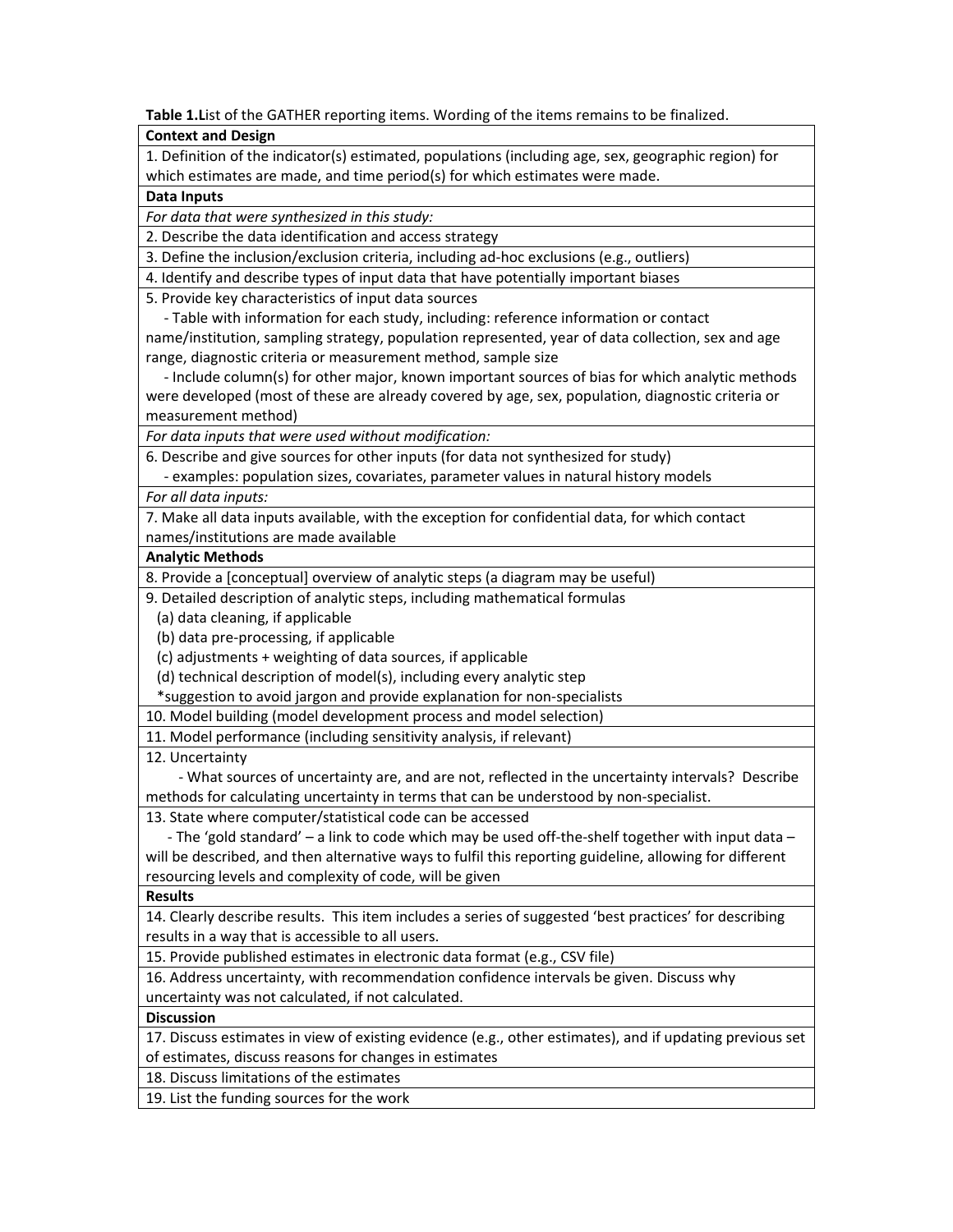#### *Consultation and dissemination*

The final session of the meeting focused on next steps, in particular (i) plans for drafting documents, (ii) inviting wider feedback, and (iii) dissemination.

(i) Three primary outputs are anticipated: first, a checklist of reporting items (maximum 2 pages); second, a statement, including the checklist, for publication; and third, an explanatory document giving evidence and justification for each item on the checklist. The drafting plan for the checklist and statement is as follows:

- 1. WHO staff led by Gretchen Stevens will write a draft of the statement document and the reporting items checklist.
- 2. This draft will be circulated to members of the working group for comment (anticipated timeline: March). During this step, the working group members will suggest examples of good practice for each reporting item.
- 3. After WHO staff incorporate comments from the working group, the final draft will be circulated for larger consultation (anticipated timeline: April/May).

It was also agreed that an Explanation and Elaboration (E&E) should be developed simultaneously, which would include examples of best practice for each of the reporting guidelines. It was noted that E&E documents that contain open access tables and figures are easier to publish as there is no need to obtain copyright permission. However, the group recommended that the E&E not be restricted to open access to ensure a wide sampling of GHE publications in the examples.

Other outputs, including a peer review checklist and systematic review of current reporting, were discussed but not prioritized at this time.

(ii) It was noted that much wider consultation is needed for the proposed reporting guidelines to ensure buy‐in from the global health community. In particular, it was suggested that more representation from low‐and‐middle income countries was needed, as was comment from other UN agencies that produce global health estimates. The following organizations were listed: UNICEF, UN population division, and other UN agencies involved in global health estimates, INDEPTH network, International Epidemiological Association, Public Health Foundation of India, WHO focal points for estimates, GBD expert community and Independent Advisory committee, national and European CDCs, Ideas country offices (via Gates), DFiD evidence for action group's country offices; several individuals were mentioned, including David Evans, Dean Jamison and Peter Smith. Working group members will collaborate on finalizing the list of partners to consult and reaching out to these partners. These groups will be asked to comment simply on whether they find the guidelines useful for addressing mistrust of estimates and whether there is anything critical to add. The group also discussed circulating the draft for initial comment from journals that are heavily involved in publishing global health estimates. Richard Horton agreed to select and contact 5‐10 key journals on behalf of the group.

(iii) There was tentative agreement for *The Lancet* and *PLOS Medicine* to jointly publish the reporting guidelines, ideally in June to link to the Measurement Summit in Washington. Publishing in a wider set of journals was discussed, but it was noted that this creates copyright problems and is, in general, not a good use of time. If the guidelines are published open access, other journals can publish editorials endorsing the guidelines. There was agreement we needed to obtain a Creative Commons license for the guidelines so they would be fully open access and reusable. It was agreed that a living E&E document would be available online upon publication of the guidelines for reference. It was noted that a word version of the checklist should be made available at the same time.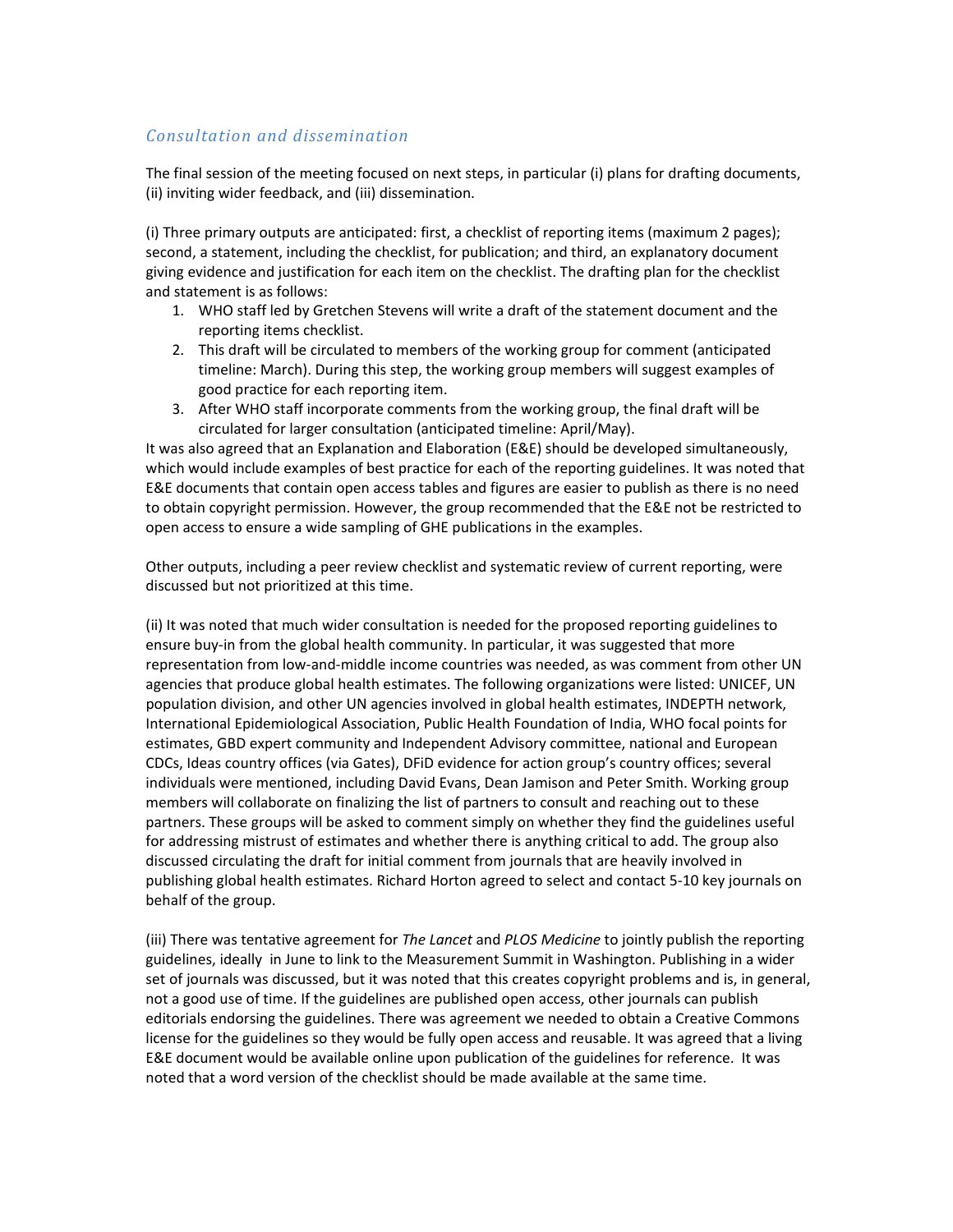It was agreed that once the guidelines are close to being finalized, they should also be circulated more widely to speciality journals that publish infrequently publish global health estimates and may view these guidelines as useful for structuring review processes. For example, the guidelines can be shared via the ICMJE and WAME listservs.

Towards the close of the meeting, the group discussed "test driving" the guidelines. Several members of the group pledged to apply the guidelines to one paper they are currently working on, as a test of their feasibility: Leontine Alkema, Theo Vos, Igor Rudan, and Joy Lawn. Joy Lawn and Ana Marusic agreed to head up dissemination of the guidelines.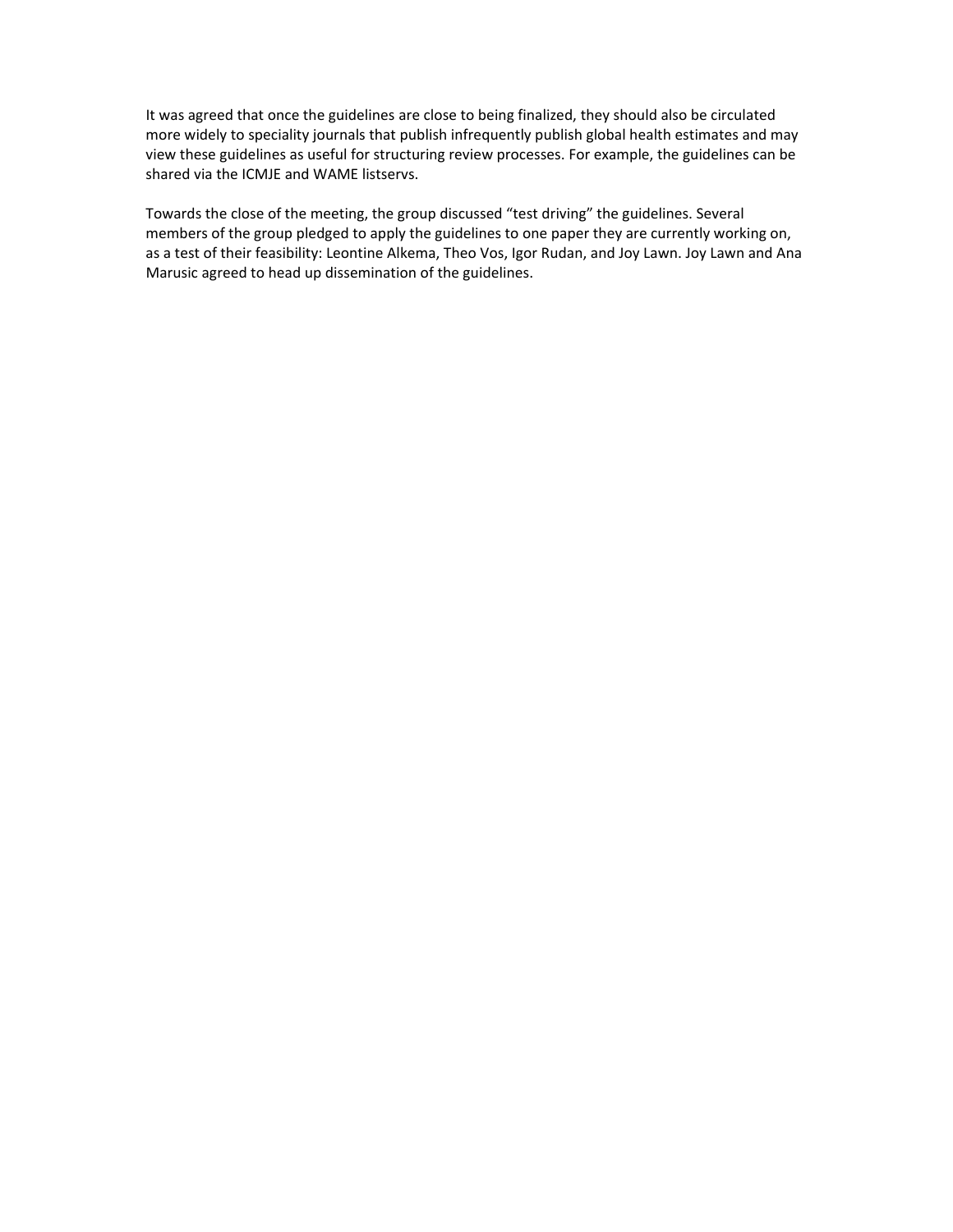# **Annex A. Agenda**

# **February 18, 2015**

|                 |                                                | Presenters/Chairs       |
|-----------------|------------------------------------------------|-------------------------|
| $9:00 - 12:00$  | <b>Plan of work</b>                            |                         |
| 9:00            | Welcome and introductions                      | Richard Horton /        |
|                 |                                                | <b>Colin Mathers</b>    |
| 9:15            | Background, method of work, and results of     | <b>Gretchen Stevens</b> |
|                 | online survey                                  |                         |
| 9:40            | Key lessons and experiences: PRISMA-E          | Vivian Welch            |
|                 | guidelines                                     |                         |
|                 | Key lessons and experiences: TRIPOD guidelines | <b>Gary Collins</b>     |
|                 | Reporting guidelines: EQUATOR perspective      | Ana Marusic             |
|                 | Reporting guidelines: journal editors'         | Paul Simpson            |
|                 | perspectives                                   |                         |
|                 | <b>BMGF</b> open-access policy                 | John Grove              |
| 10:20           | Discussion / agreement on method of work       | All                     |
| 10:30           | Coffee break                                   |                         |
| $11:00 - 12:00$ |                                                |                         |
| 11:00           | Scope and technical terms: discussion and      | All                     |
|                 | adoption by the group                          |                         |
| 12:00           | Lunch break                                    |                         |
| 13:00 -- 15:30  | <b>Context and design / Data inputs</b>        |                         |
| 13:30           | Review of reporting items                      | Chair: Bob Black        |
| 15:30           | Coffee break                                   |                         |
| $16:00 - 18:00$ | <b>Data inputs</b>                             |                         |
| 16:00           | Review of reporting items                      | Chair: John Grove       |
| 19:00           | Group Dinner: Dishoom Shoreditch               |                         |
|                 | 7 Boundary Street, London E2 7JE               |                         |

### **February 19, 2015**

| $9:00 - 10:30$ | <b>Analytic methods</b>           |                              |
|----------------|-----------------------------------|------------------------------|
| 9:00           | Review of reporting items         | Chair: Gary Collins          |
| 10:30          | Coffee break                      |                              |
| 11:00-12:30    | <b>Results</b>                    |                              |
| 11:00          | Review of reporting items         | Chair: Paul Simpson          |
| 12:30          | Lunch break                       |                              |
| 14:00-16:00    | <b>Discussion and next steps</b>  |                              |
| 14:00          | Review of reporting items         | <b>Chair: Richard Horton</b> |
| 15:30          | Plans for writing and publication | All                          |
| 16:00          | Meeting end                       |                              |